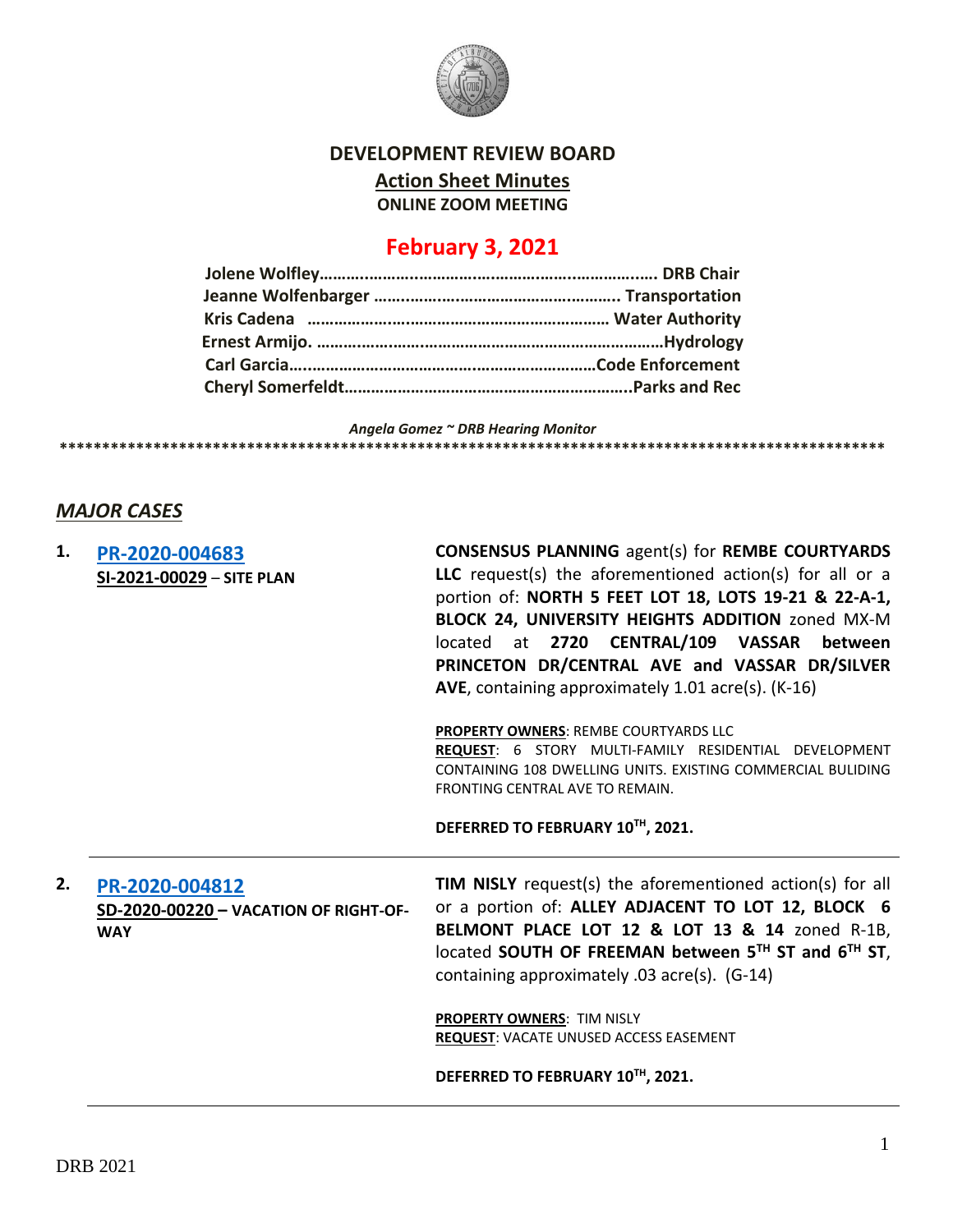| 3. | PR-2019-003169<br>SD-2020-00115 - PRELIMINARY PLAT<br>VA-2020-00192 - TEMPORARY DEFERRAL<br><b>OF SIDEWALK</b><br>(Sketch Plat 12/18/19) | RON HENSLEY/THE GROUP agent(s) for CLEARBOOK<br><b>INVESTMENTS INC.</b> request(s) the aforementioned<br>action(s) for all or a portion of: 01 UNIT 3 ATRISCO GRANT<br>EXC NW'LY POR TO R/W, zoned MX-M, located at SAGE<br>RD between COORS and 75 <sup>TH</sup> ST, containing approximately<br>9.56 acre(s). (L-10)[Deferred from 7/22/20, 8/5/20, 9/2/20, 9/30/20,<br>11/18/20, 12/9/20]<br>PROPERTY OWNERS: CLEARBOOK INVESTMENTS INC, HENRY SCOTT<br><b>TRUSTEE HENRY RVT</b><br>REQUEST: SUBDIVISION OF TRACT INTO 62 LOTS AND 2 TRACTS AND<br>SIDEWALK DEFERRAL |
|----|------------------------------------------------------------------------------------------------------------------------------------------|-------------------------------------------------------------------------------------------------------------------------------------------------------------------------------------------------------------------------------------------------------------------------------------------------------------------------------------------------------------------------------------------------------------------------------------------------------------------------------------------------------------------------------------------------------------------------|
|    |                                                                                                                                          | DEFERRED TO APRIL 7TH, 2021.                                                                                                                                                                                                                                                                                                                                                                                                                                                                                                                                            |
| 4. | PR-2020-003441<br>SD-2020-00187 - VACATION OF PUBLIC<br><b>RIGHT-OF-WAY</b>                                                              | RIO GRANDE ENGINEERING/DAVID SOULE agent(s) for<br><b>FORTUNADA LLC</b> request(s) the aforementioned action(s)<br>for all or a portion of: LOT 7 BLOCK 13, VOLCANO CLIFFS<br>UNIT 3 zoned MX-T located on ATRISCO between MOJAVE<br>and SANTA DOMINGO, containing approximately 1.0<br>acre(s). (C-18)[Deferred from 1/6/21]<br><b>PROPERTY OWNERS: FORTUNADA LLC</b><br><b>REQUEST: VACATION OF PUBLIC RIGHT-OF-WAY</b><br>WITHDRAWN BY THE APPLICANT.                                                                                                                |
| 5. | PR-2020-004820<br>(1003119)<br>SI-2020-001468 - SITE PLAN                                                                                | <b>CONSENSUS PLANNING INC.</b> agent(s) for MOUNTAIN<br><b>CLASSIC REAL ESTATE</b> request(s) the aforementioned<br>action(s) for all or a portion of: TRACT 4-B1, HOME<br>DEVELOPMENT ADDITION zoned MX-M located at 25<br>HOTEL CIRCLE NE between LOMAS BLVD and INTERSTATE<br>40, containing approximately 5.043 acre(s). (K-21) [Deferred]<br>from 1/13/21]<br>PROPERTY OWNERS: AMERSTONE INVESTMENTS LLC<br>REQUEST: SITE PLAN FOR CONVERSION OF HOTEL TO MULTI-FAMILY<br><b>RESIDENTIAL USE</b><br>DEFERRED TO FEBRUARY 24TH, 2021.                               |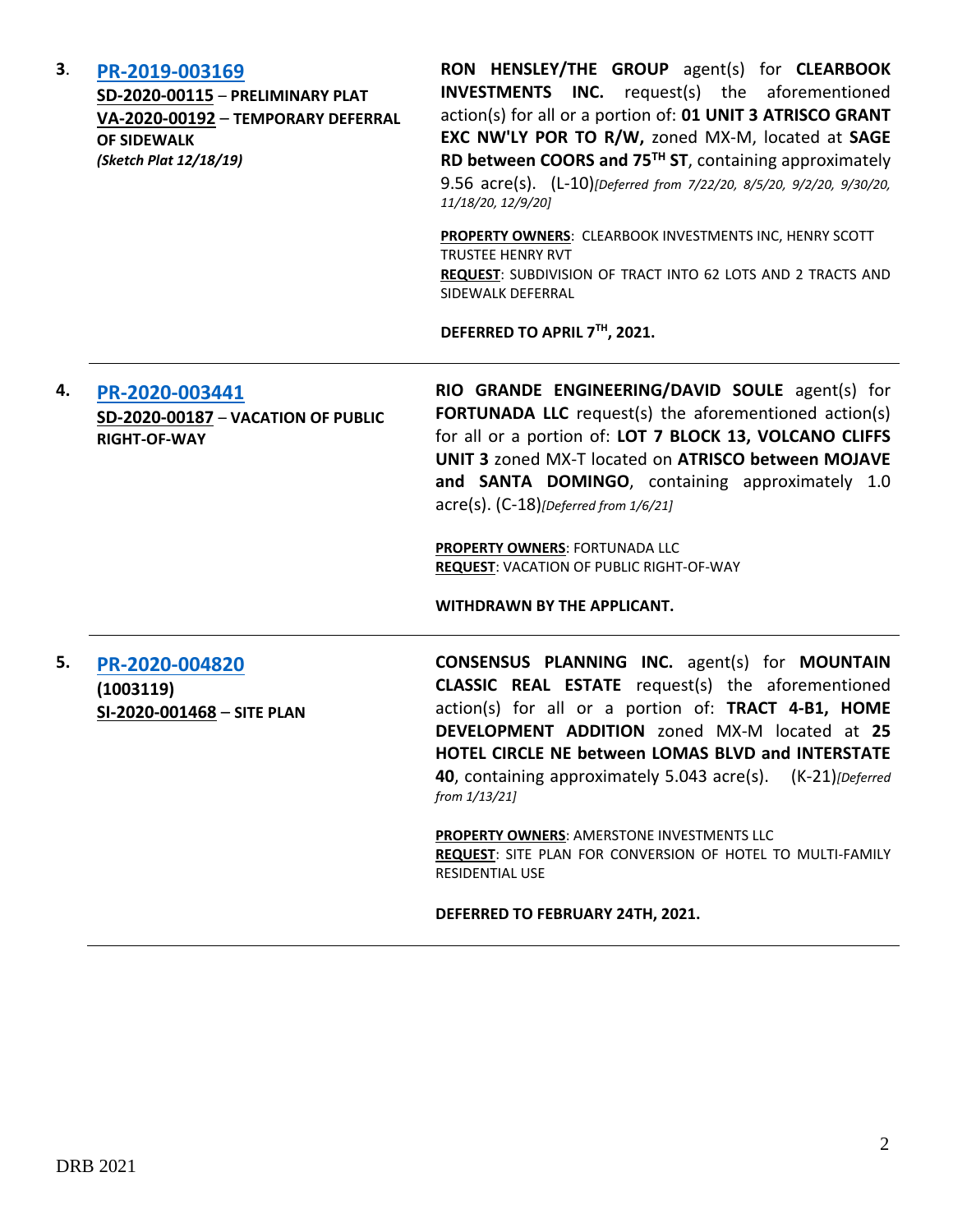| 6. | PR-2020-004708<br>SI-2020-001411 - SITE PLAN                                | JESSICA LAWLIS, DEKKER/PERICH/SABATINI agent(s) for<br><b>BAIARDO, EXECUTIVE DIRECTOR</b><br><b>JUSTIN</b><br><b>EXPLORE</b><br><b>ACADEMY</b> request(s) the aforementioned action(s) for all<br>or a portion of: 3-C REPLAT LOT 3 INTERSTATE INDUSTRIAL<br><b>TRACT UNIT II zoned NR-BP located at 6600 GULTON CT</b><br>NE, containing approximately 10.0 acre(s). (E-17) [Deferred]<br>from 1/6/21, 1/27/21]<br><b>PROPERTY OWNERS: ARTEZ 6600 GULTON LLC</b><br>REQUEST: THE PHASED RENOVATION OF THE EXISTING FACILITY TO<br>ACCOMMODATE A SCHOOL, INCLUDING THE CONSTRUCTION OF A<br>NEW GYM TOTALING APPROX 17,000 SQ FT.<br>DEFERRED TO FEBRUARY 10TH, 2021. |
|----|-----------------------------------------------------------------------------|-----------------------------------------------------------------------------------------------------------------------------------------------------------------------------------------------------------------------------------------------------------------------------------------------------------------------------------------------------------------------------------------------------------------------------------------------------------------------------------------------------------------------------------------------------------------------------------------------------------------------------------------------------------------------|
| 7. | PR-2020-004138<br>SD-2020-00225 - PRELIMINARY PLAT                          | HUITT-ZOLLARS, INC. agent(s) for MDS INVESTORS LLC<br>request(s) the aforementioned action(s) for all or a portion<br>of: TRACT A-1-A-5, TRACT A-4, TRACT A-1-A-4 & TRACT A-<br>1-A-3, MESA DEL SOL INNOVATION PARK, zoned PC,<br>located on <b>BOBBY FOSTER</b> , containing approximately 55<br>acre(s). (R-15 & R-16)[Deferred from 1/20/21, 1/27/21]<br>PROPERTY OWNERS: MDS INVESTORS LLC<br><b>REQUEST: PRELIMINARY PLAT</b><br>DEFERRED TO FEBRUARY 10TH, 2021.                                                                                                                                                                                                |
| 8. | PR-2020-004771<br>SD-2020-00211 - VACATION OF PUBLIC<br><b>RIGHT-OF-WAY</b> | CSI - CARTESIAN SURVEYS INC. agent(s) for HOMEWISE<br>request(s) the aforementioned action(s) for all or a portion<br>of: LOT 1 BLOCK 1, GUTIERREZ ADDITION zoned MX-L<br>located at 1407 4 <sup>th</sup> ST SW between BELL AVE SW and<br><b>BARELAS RD SW, containing approximately 0.0068 acre(s).</b><br>$(L-14)$ [Deferred from 1/6/21]<br>PROPERTY OWNERS: HOPE GLORIA CULLEY<br>REQUEST: VACATE PORTION OF BELL AVE TO THE NE CONER OF LOT 1<br><b>BLOCK 1, GUTIERREZ AVE</b><br>DEFERRED TO FEBRUARY 10TH, 2021.                                                                                                                                              |

## *MINOR CASES*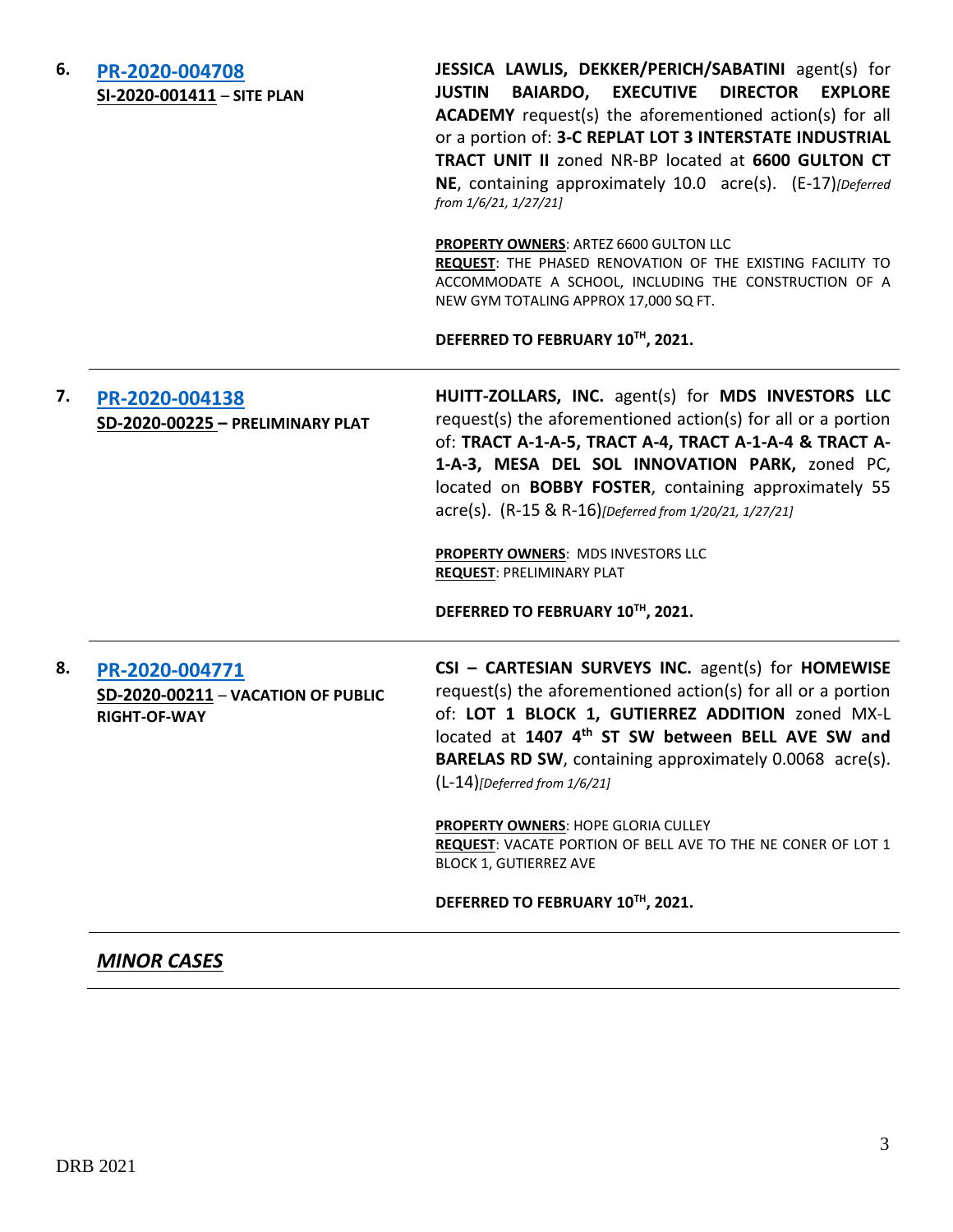**9. [PR-2020-004771](http://data.cabq.gov/government/planning/DRB/PR-2020-004771/DRB%20Submittals/PR-2020-004771_Feb_3_2021%20(Waiver)/DRB_appli_SW_Waiver_PR-2020-004771.pdf) VA-2021-00017 – WAIVER TO IDO** **CSI – CARTESIAN SURVEY'S INC.** agent(s) for **HOMEWISE, INC.** request(s) the aforementioned action(s) for all or a portion of: **LOT 1 BLOCK 1, GUTIERREZ ADDITION,** zoned MX-L, located at **1407 4TH ST SW between BELL AVE SW and BARELAS RD SW**, containing approximately 0.0068 acre(s). (L-14)

**PROPERTY OWNERS**: HOMEWISE INC **REQUEST**: SIDEWALK WAIVER (PLACEMENT ALONG BELL AVE AND WIDTH REQUIREMENTS ALONG BARELAS)

**DEFERRED TO FEBRUARY 10TH, 2021.**

## **10. [PR-2019-002765](http://data.cabq.gov/government/planning/DRB/PR-2019-002765/DRB%20Submittals/PR-2019-002765_Feb_3_2021%20(Sidewalk%20Waiver)/DRB%20V-DRB%20Cartesian%20PR-2019-002765%20VA-2021-00010%20signed%20copy.pdf) VA-2021-00010 – SIDEWALK WAIVER**

**CSI – CARTESIAN SURVEY'S INC.** agent(s) for **RED SHAMROCK 4, LLC** request(s) the aforementioned action(s) for all or a portion of: **LOT 9, COORS PAVILION,** zoned NR-C, located at **5801 ST JOSEPHS DR NW**, containing approximately 14.1982 acre(s). (G-11)

**PROPERTY OWNERS**: RED SHAMROCK 4, LLC **REQUEST**: WAIVER FROM SIDEWALK REQUIREMENTS UNTIL DEVELOPMENT OF SUBDIVIDED LOTS 8 & 9 OF COORS PAVILION, LOT BY LOT, BEGINS

**DEFERRED TO FEBRUARY 24TH, 2021.**

**11. [PR-2019-002765](http://data.cabq.gov/government/planning/DRB/PR-2019-002765/DRB%20Submittals/) SD-2020-00218 – PRELIMINARY/FINAL PLAT**

**RED SHAMROCK** request(s) the aforementioned action(s) for all or a portion of: **LOTS 8A, 8B, 9A, 9B, 9C,** zoned NR-C, located on **ST. JOSEPHS DR NW between ATRISCO DR NW and COORD BLVD NW**, containing approximately 14.5 acre(s). (G-11)*(Deferred from 12/16/20, 1/6/21, 1/27/21]*

**PROPERTY OWNERS**: RED SHAMROCK **REQUEST**: SUBDIVIDE 2 EXISTING LOTS INTO 5 LOTS

**DEFERRED TO FEBRUARY 24TH, 2021.**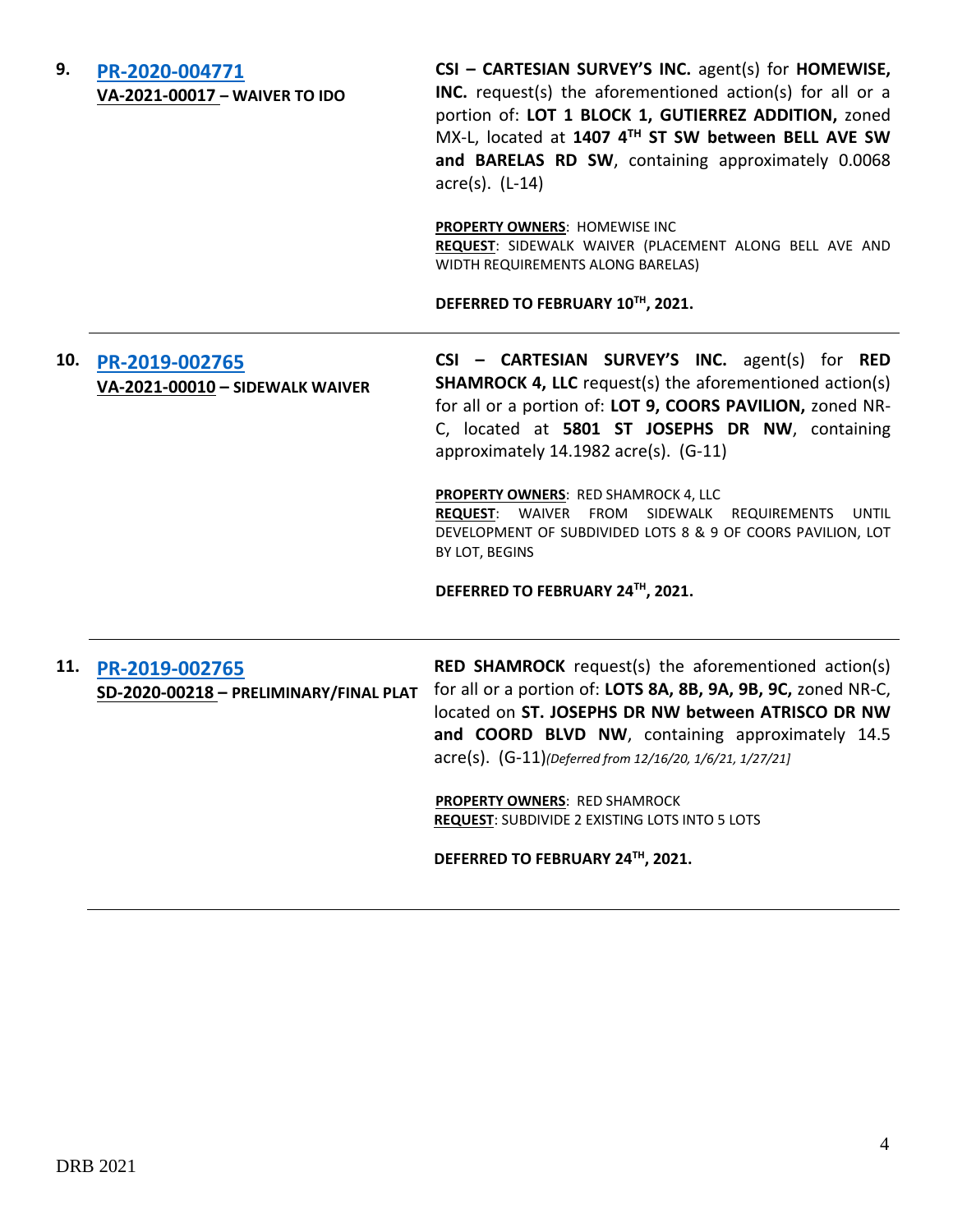| 12. | PR-2019-002976<br>SD-2020-00210 - PRELIMINARY/FINAL PLAT<br>VA-2020-00447 - SIDEWALK WAIVER<br>(Sketch plat 10/23/19) | CSI - CARTESIAN SURVEYS, INC. agent(s) for BEELING<br>ARMIJO request(s) the aforementioned action(s) for all or a<br>portion of: LOT 9, EASTERLY PORTION OF 20 FT LOT 8 AND<br>PORTION OF LOT 10, BLOCK 2, SANDIA MANOR zoned R-<br>1D, located at 17400 HILLDALE RD NE between HILDALE RD<br>NE and CAMINO DE LA SIERRA NE, containing<br>approximately 0.5108 acre(s). (K-23) {Deferred from 12/9/2,<br>1/13/210, 1/27/21]<br>PROPERTY OWNERS: BEELING ARMIJO<br>REQUEST: SUBDIVIDE LOTS, ELIMINATE INTERIOR LOT LINES OF 3<br>EXISTING LOTS CREATING ONE NEW LOT, DEDICATE EASEMENTS<br>DEFERRED TO FEBRUARY 24TH, 2021. |
|-----|-----------------------------------------------------------------------------------------------------------------------|-----------------------------------------------------------------------------------------------------------------------------------------------------------------------------------------------------------------------------------------------------------------------------------------------------------------------------------------------------------------------------------------------------------------------------------------------------------------------------------------------------------------------------------------------------------------------------------------------------------------------------|
| 13. | PR-2021-004984<br>SD-2021-00016 - PRELIMINARY/FINAL PLAT<br>SD-2021-00012 - WAIVER TO IDO                             | CSI - CARTESIAN SURVEY'S INC. agent(s) for HOMEWISE<br>request(s) the aforementioned action(s) for all or a portion<br>of: BLOCK C-1-A, SILVER TOWNHOMES, zoned MX-FB-ID,<br>located at 300 TITANIUM ST SW between 2 <sup>ND</sup> ST and<br>SILVER AVE SW, containing approximately 0.1407 acre(s).<br>$(K-14)$                                                                                                                                                                                                                                                                                                            |
|     |                                                                                                                       | PROPERTY OWNERS: HOMEWISE INC.<br>REQUEST: CREATE 8 NEW LOTS AND 1 NEW TRACT FROM ONE<br><b>EXISTING BLOCK</b>                                                                                                                                                                                                                                                                                                                                                                                                                                                                                                              |
|     |                                                                                                                       | IN THE MATTER OF THE AFOREMENTIONED APPLICATION,<br>BEING IN COMPLIANCE WITH ALL APPLICABLE REQUIREMENTS<br>OF THE DPM AND THE IDO, THE DRB HAS APPROVED THE<br>WAIVER TO IDO FOR SIDEWALK WIDTH, AND THE<br>PRELIMINARY/FINAL PLAT WITH FINAL SIGN OFF IS DELEGATED<br>TO PLANNING FOR PROJECT AND APPLICATION NUMBERS TO<br>BE ADDED TO THE PLAT, AGIS DXF AND SIGNATURE LINE ADDED<br><b>FOR SIGNATURE BY MRGCD.</b>                                                                                                                                                                                                     |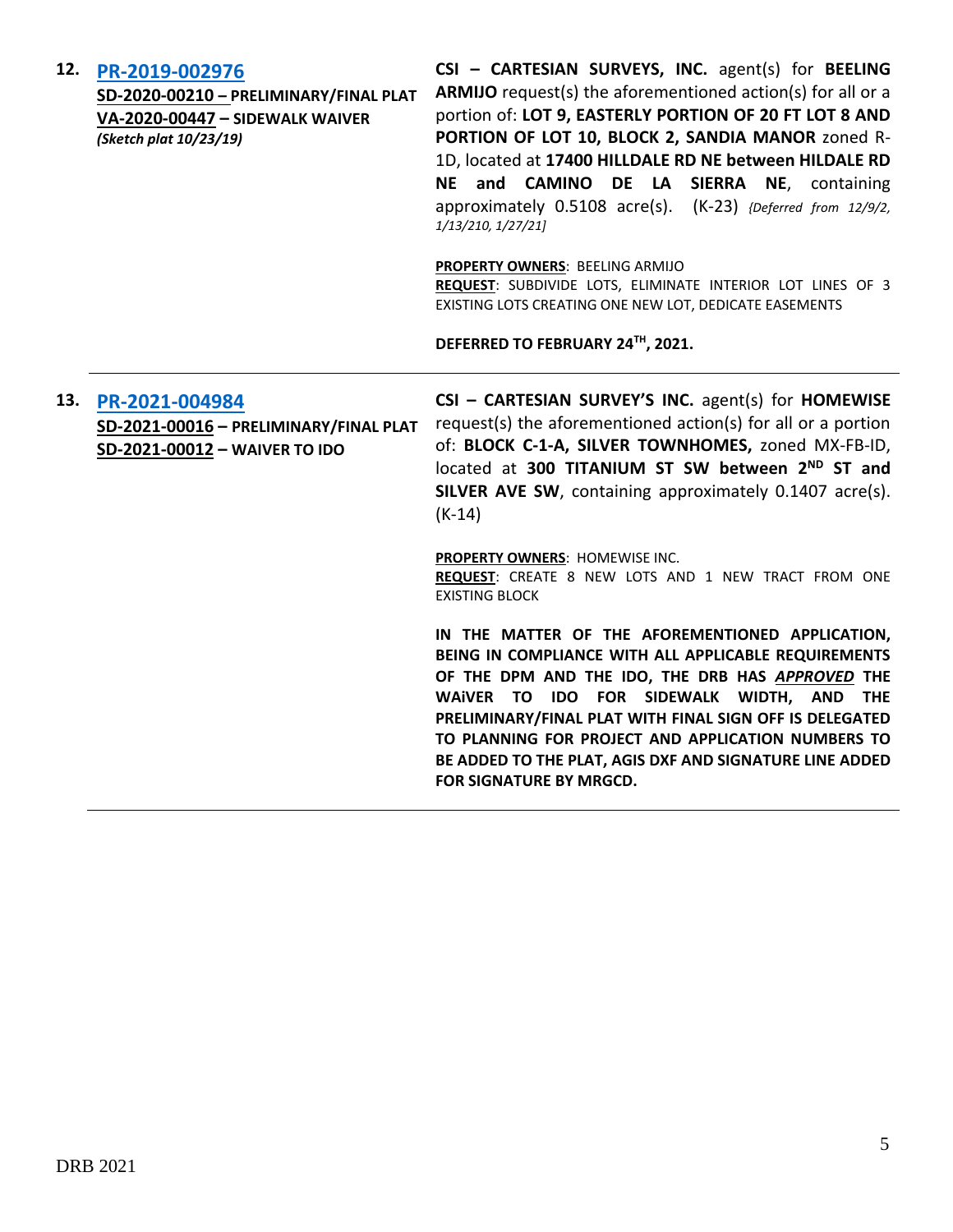#### **14. [PR-2019-002293](http://data.cabq.gov/government/planning/DRB/PR-2019-002293/DRB%20Submittals/PR-2019-002293_Feb_3_2021/Application/)**

**SD-2021-00017 – PRELIMINARY/FINAL PLAT VA-2021-00015 – WAIVER TO IDO** *(Sketch Plat 11/18/20)*

**CSI – CARTESIAN SURVEY'S INC** agent(s) for **HOMEWISE** request(s) the aforementioned action(s) for all or a portion of: **BLOCK A-1-A, SILVER TOWNHOMES,** zoned MX-FB-ID, located at **301 PLATINUM between 3rd ST SW and SILVER AVE SW**, containing approximately 0.1421 acre(s). (K-14)

**PROPERTY OWNERS**: HOMEWISE INC.

**REQUEST**: TO CREATE 8 NEW LOTS AND ONE NEW TRACT FROM ONE EXISTING BLOCK

**IN THE MATTER OF THE AFOREMENTIONED APPLICATION, BEING IN COMPLIANCE WITH ALL APPLICABLE REQUIREMENTS OF THE DPM AND THE IDO, THE DRB HAS** *APPROVED* **THE WAIVER TO IDO FOR SIDEWALK WIDTH, AND THE PRELIMINARY/FINAL PLAT WITH FINAL SIGN OFF IS DELEGATED TO PLANNING FOR THE APPLICATION NUMBER TO BE ADDED TO THE PLAT, AGIS DXF, AND SIGNATURE LINE ADDED FOR SIGNATURE BY MRGCD.**

## **15. [PR-2020-004433](http://data.cabq.gov/government/planning/DRB/PR-2020-004433/DRB%20Submittals/PR-2020-004433_Feb_3_2021/Application/) VA-2021-00016 - WAIVER TO DPM**

**COMMUNITY SCIENCES CORPORATION** agent(s) for **LEMAR ROGERS** request(s) the aforementioned action(s) for all or a portion of: **LOTS 29 & 30 BLOCK 5, VOLCANO CLIFFS,** zoned R-1D, located at **8032 VICTORIA DR NW**, containing approximately 0.4523 acre(s). (E-10)

**PROPERTY OWNERS**: LEMAR AND JULIANNA RODGERS **REQUEST**: TO ALLOW EXITING 4 FOOT SIDWALK RATHER THAN ORDINANCE REQUIRED 5 FOOT WIDTH

**IN THE MATTER OF THE AFOREMENTIONED APPLICATION, BEING IN COMPLIANCE WITH ALL APPLICABLE REQUIREMENTS OF THE DPM AND THE IDO, THE DRB HAS** *APPROVED* **THE WAiVER TO THE DPM FOR SIDEWALK WIDTH.**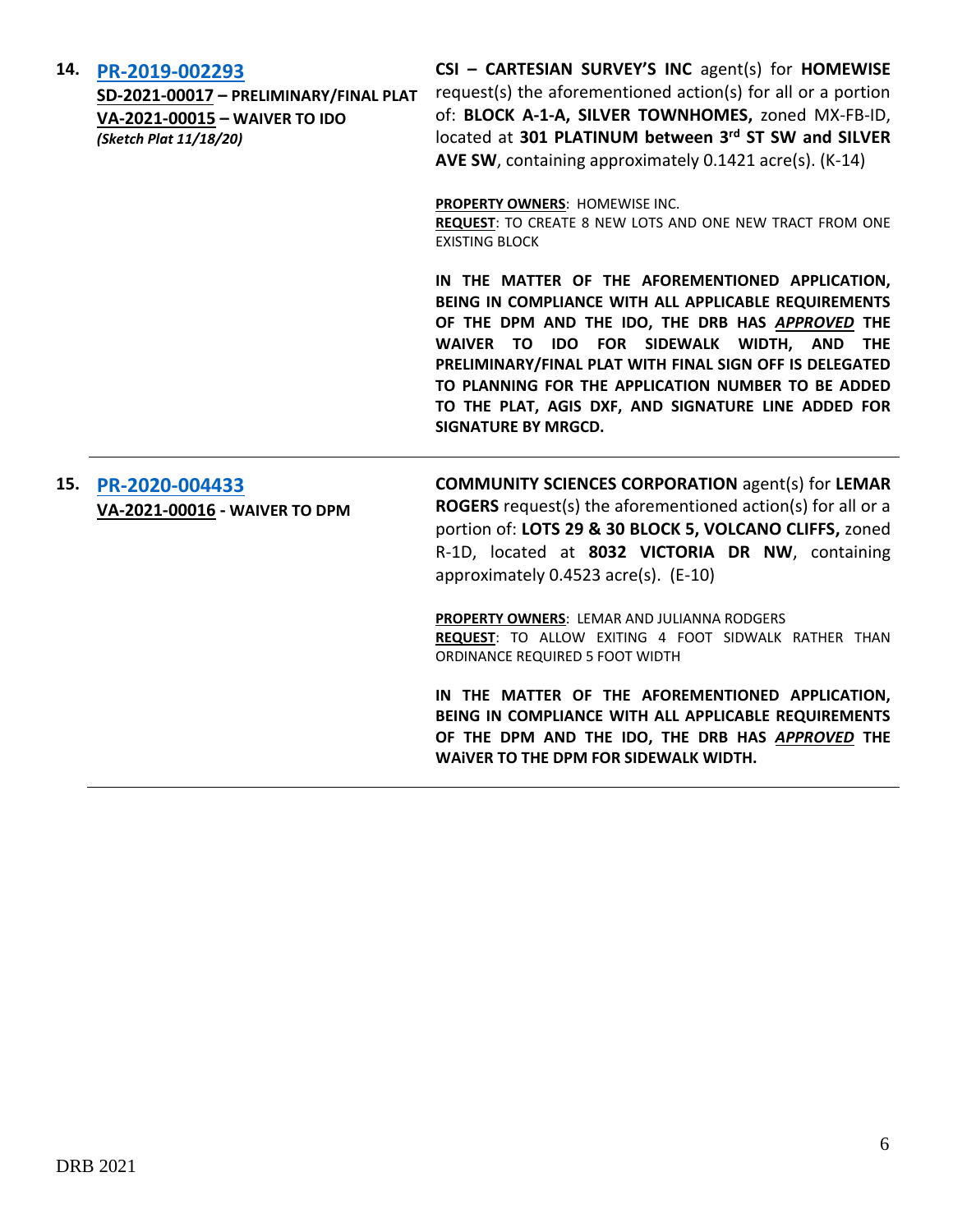| 16. | PR-2020-004433<br>SD-2021-00011 - PRELIMINARY/FINAL PLAT<br>(Sketch Plat 9/23/20)  | <b>COMMUNITY SCIENCES CORPORATION agent(s) for LEMAR</b><br><b>C. ROGERS</b> request(s) the aforementioned action(s) for all<br>or a portion of: LOTS 29 & 30, zoned R-1, located on<br>VICTORIA DRIVE NW between RIMROCK PL and SHIPROCK<br>PL NW, containing approximately 0.4523 acre(s). (E-<br>10)[Deferred from 1/20/21]                                                                                                                             |
|-----|------------------------------------------------------------------------------------|------------------------------------------------------------------------------------------------------------------------------------------------------------------------------------------------------------------------------------------------------------------------------------------------------------------------------------------------------------------------------------------------------------------------------------------------------------|
|     |                                                                                    | <b>PROPERTY OWNERS: LEMAR C. ROGERS</b><br>REQUEST: MINOR SUBDIVISION PLAT COMBINING TWO EXISTING LOTS<br><b>INTO ONE NEW LOT</b>                                                                                                                                                                                                                                                                                                                          |
|     |                                                                                    | IN THE MATTER OF THE AFOREMENTIONED APPLICATION,<br>BEING IN COMPLIANCE WITH ALL APPLICABLE REQUIREMENTS<br>OF THE DPM AND THE IDO, THE DRB HAS APPROVED THE<br>PRELIMINARY/FINAL PLAT TO INCLUDE THE REQUESTED<br>DEVIATION, WITH FINAL SIGN OFF DELELGATED TO PLANNING<br>FOR UTILITY COMPANIES SIGNATURES, AMAFCA SIGNATURE,<br>PROJECT AND APPLICATION NUMBERS TO BE ADDED TO THE<br>PLAT, AND FOR THE REQUESTED DEVIATION TO BE ADDED TO<br>THE PLAT. |
| 17. | PR-2019-002738<br>SD-2021-00018 - PRELIMINARY/FINAL PLAT<br>(Sketch Plat 10/14/20) | ARCH + PLAN LAND USE CONSULTANTS agent(s) for<br>McDONALD'S REAL ESTATE COMPANY request(s) the<br>aforementioned action(s) for all or a portion of: LOTS A & B<br>BLOCK 101, BEL AIR SUBDIVISION, zoned MX-M, located at<br>5900 MENAUL BLVD NE, containing approximately 0.9457<br>$\arccos(5)$ . (H-18)                                                                                                                                                  |
|     |                                                                                    | PROPERTY OWNERS: MCDONALDS REAL ESTATE COMPANY<br>REQUEST: LOT CONSOLIDATION FOR 2 LOTS INTO 1 LOT                                                                                                                                                                                                                                                                                                                                                         |
|     |                                                                                    | DEFERRED TO FEBRUARY 24TH, 2021.                                                                                                                                                                                                                                                                                                                                                                                                                           |
|     | <b>SKETCH PLAT</b>                                                                 |                                                                                                                                                                                                                                                                                                                                                                                                                                                            |
| 18. | PR-2021-004985<br><b>PS-2021-00016 - SKETCH PLAT</b>                               | ARCH + PLAN LAND USE CONSULTANTS agent(s) for BETH<br><b>BROWNELL</b> request(s) the aforementioned action(s) for all<br>$\alpha$ and $\alpha$ and $\alpha$ and $\alpha$ and $\alpha$ and $\alpha$ and $\alpha$ and $\alpha$ and $\alpha$ and $\alpha$ and $\alpha$ and $\alpha$ and $\alpha$ and $\alpha$ and $\alpha$ and $\alpha$ and $\alpha$ and $\alpha$ and $\alpha$ and $\alpha$ and $\alpha$ and $\alpha$ and $\alpha$ and $\alpha$ and $\alpha$  |

or a portion of: **H-3A-1 & H-4A-1, BLOCK 2, STRONGHURST ADDITION** zoned R-1D, located on **ARNO ST between CLAREMONT AVE and COMMERCIAL ST,** containing approximately 0.4082 acre(s). (H-15)

**PROPERTY OWNERS**: BROWNELL L BETH TRUSTEE **REQUEST**: LOT CONSOLIDATION OF 2 LOTS INTO 1 LOT, VACATION OF EXISTING PRIVATE UTILITY AND ROAD EASEMENT

**THE SKETCH PLAT WAS REVIEWED AND COMMENTS PROVIDED.**